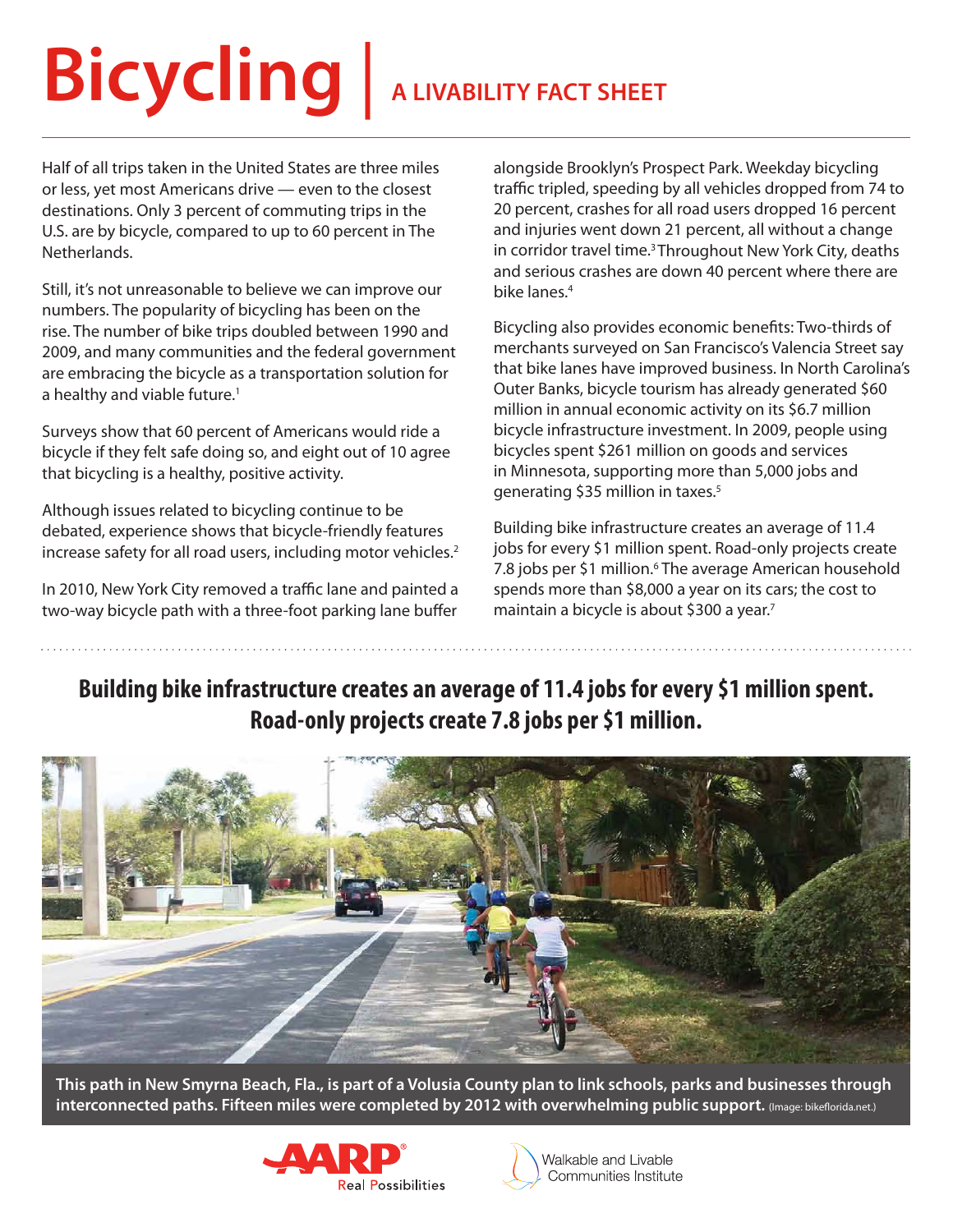# **"Bicyclists don't follow rules."**

While there are bicyclists who do break the law, a large Federal Highway Administration study found that motorists failed to yield the right of way in 43 percent of crashes; bicyclists were at fault 36 percent of the time.<sup>8</sup> Since the 1982 passage of Idaho's "stop as yield" law, which allows cyclists to treat stop signs as yield signs, there has been "no discernible increase in injuries or fatalities," according to the Idaho Department of Transportation.<sup>9</sup>

## **"Bicyclists don't pay their fair share."**

All road users — cars, trucks, bicycles, pedestrians, buses, light rail — are subsidized to some extent by society at large. Funding for U.S. roadways comes partly from vehicle taxes, fuel taxes and tolls, which together account for up to 60 percent of direct costs. General taxes and fees pay the remaining 40 percent. The federal gas tax of 18.4 cents per gallon has not been raised since 1992.

Cars, buses and trucks impose much higher maintenance and capital costs on roads than bicycles do, and they benefit from subsidies that are not directly paid by motorists.10 In 2009, the Seattle Department of Transportation paid only 4 percent of its road expenses with the gas tax while non-motor vehicle funds paid for the rest.<sup>11</sup>

Motor vehicle crash injuries cost society \$99 billion in 2010 due to medical expenses and lost productivity.12 Pedestrians and bicyclists bear a larger share of costs than they impose.<sup>13</sup>

## **"Bicycling is for fit middle-class white guys."**

Six in 10 young bicycle owners are women, eight out of 10 American women have a positive view of bicycling and two out of three believe their community would

be a better place to live if biking were safer and more comfortable. Between 2001 and 2009, the fastest growth in bicycle use in the U.S., from 16 to 23 percent, occurred among self-identified Hispanics, African-Americans and Asian-Americans, 86 percent of whom have a positive view of bicyclists.14

# **"Bicycling is too dangerous."**

Bicycling does tend to have higher fatality rates per mile than motorized travel, but a typical motorist drives five to 10 times more miles than a typical cyclist.

Bicycling risk can be significantly reduced through improved infrastructure and a greater number of bicycles on the road.15 Bicycling also imposes a minimal risk to other road users and provides significant health benefits that can offset crash risks.<sup>16</sup>

There were no bicycling fatalities in bicycle-friendly Portland, Ore., in 2013 even though bicycling accounts for at least six percent of all trips. By comparison, 21 people were killed inside motor vehicles that year.<sup>17</sup>

## **"Bicyclists slow down cars and create congestion."**

Average traffic speeds in Manhattan increased nearly seven percent since the installation of bicycle lanes south of 60th Street in 2008.18 Bicycles take up way less road space than motor vehicles and cyclists tend to avoid congested roads that don't have bike lanes.19

# **"Bicycle lanes hurt business."**

After the installation of protected bike lanes on Manhattan's 8th and 9th avenues in 2007, retail sales increased 49 percent in those areas compared to 3 percent in the rest of the borough.<sup>19</sup>

1. U.S. Department of Transportation, Federal Highway Administration, Pedestrian and Bicycle Information Center (May 2010). *The National Bicycling and Walking Study: 15–Year Status Report.* http://katana.hsrc.unc.edu/cms/downloads/15-year\_report.pdf

- 2. Marshall, W, Garrick, N. (March 2011), "Evidence on Why Bike-Friendly Cities Are Safer for All Road Users," *Environmental Practice 13 (1)*
- 3. Newmann, A., Steely-White, P. (February 2011), "Battle of the Bike Lanes." *Bicycle Times*. Issue 009; and New York City Department of Transportation. Retrieved February 25, 2014, from http://www.nyc.gov/html/dot/html/bicyclists/prospectparkwest.shtml
- 4. Transportation Alternatives, "Bicycling in New York City: Know the Facts." Retrieved Feb. 24, 2014, http://transalt.org/issues/bike/bikefaq
- 5. Flusche, D. League of American Bicyclists, Advocacy Advance (2009, 2012), *Bicycling Means Business: The Economic Benefits of Bicycle Infrastructure.* http://www advocacyadvance.org/site\_images/content/Final\_Econ\_Update(small).pdf
- 6. Garrett-Peltier, H. Political Economy Research Institute, University of Massachusetts at Amherst (June 2011), *Pedestrian and Bicycle Infrastructure: A National Study of Employment Impacts.* http://www.peri.umass.edu/fileadmin/pdf/published\_study/PERI\_ABikes\_June2011.pdf
- 7. Livable Streets Alliance, U.S. Bureau of Transportation Statistics, Alliance for Bicycling and Walking. Retrieved Feb. 24, 2014, http://www.livablestreets.info/facts-andstats
- 8. Hunter, W. W., et al (1995), "Bicycle-motor vehicle crash types: the early 1990s," *Transportation Research Record,* No. 1502, pp. 65-74
- 9. Mionske, B. (2009) "Legally Speaking with Bob Mionske: Stop as yield." *Velo News.* http://bit.ly/1orJGmt
- 10. Litman, T. Victoria Transport Policy Institute (November 2004), "Whose Roads? Defining Bicyclists' and Pedestrians' Right to Use Public Roadways"
- 11. Seattle Department of Transportation *2009 Annual Report.* http://www.seattle.gov/transportation/docs/2009AnnualReport.pdf
- 12. Rocky Mountain Insurance Information Association, AAA, FHWA. Retrieved Feb. 26, 2014, http://www.rmiia.org/auto/traffic\_safety/Cost\_of\_crashes.asp 13. Litman, T. Victoria Transport Policy Institute (November 2004), "Whose Roads? Defining Bicyclists' and Pedestrians' Right to Use Public Roadways"
- 14. League of American Bicyclists, Sierra Club (2013), *The New Majority: Pedaling Towards Equity.* http://www.bikeleague.org/sites/lab.huang.radicaldesigns.org/files/
- equity\_report.pdf
- 15. John Pucher and Lewis Dijkstra, "Making Walking and Cycling Safer: Lessons from Europe," Transportation Quarterly, Vol. 54, No. 3, Summer 2000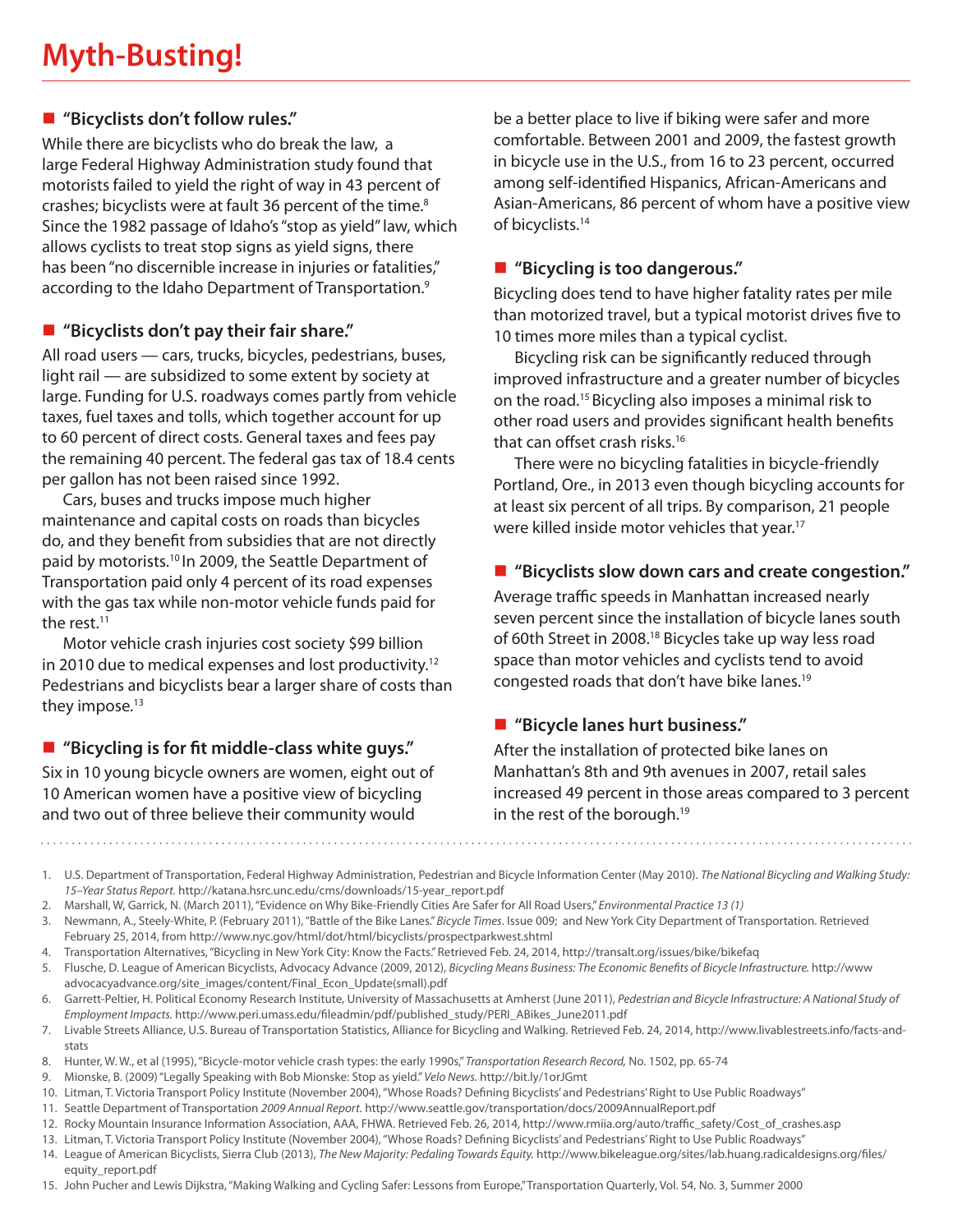# **How To Get It Right**



**Bicycle parking promotes bicycle riding. Bike racks can be placed on or off the street. Fun Fact: One vehicle parking space can accommodate 12 bicycles.**

# **To encourage bicycling and bicycle-friendly streets and communities, try the following:**

#### **Embrace a public process and build support**

Develop an education and awareness campaign prior to implementation, and reach out broadly to community members, elected officials and municipal leaders. Government officials may need to see public support before acting. Toward that end, advocates can share this fact sheet, talk to neighbors, build community support and then meet with decision makers, the media, experts and others to discuss the benefits of bicycling. Agency staff can engage residents by hosting workshops to build acceptance and understanding.

#### ■ Start with a pilot project

Do a simple, low-cost project, such as striping a bike lane in an area with high bicycling potential and an existing right of way. This can help residents become comfortable with bicycling and enable municipal staff to document what works and what doesn't. Promote the pilot as a road improvement project rather than only as a bicycle project.



**Grade-separated, protected bike lanes (like this raised cycle track in Missoula, Montana) provide separate, defined spaces for riders and drivers.**

#### **Provide adequate bicycle parking**

Bicycle racks encourage bicycling. Well-placed racks provide a secure place for parking bikes while shopping, working or playing. Racks can be located inside buildings or bolted into sidewalks or even the street. A single parking space can hold up to 12 bicycles on staple racks (they look like an inverted "U" shape) mounted in a row.

#### **Create routes and wayfaring signs**

Develop a system of routes cyclists can follow to get around town safely. Install highly-visible wayfaring signs that indicate distances, destinations and street names and install signs at all important crossings.

#### **Establish a bike share**

More than 500 communities worldwide, including at least 50 in the U.S., have a short-term bicycle rental or bike share program.<sup>20</sup> (New York City and Washington, D.C., feature popular bike share networks.) People can join a share program for the day or a full year by paying a nominal fee. To participate, a rider checks out a bicycle from a computerized kiosk and then returns the bike at a share program rack near his or her destination.

<sup>16.</sup> Litman, T. Victoria Transport Policy Institute (November 2004), "Whose Roads? Defining Bicyclists' and Pedestrians' Right to Use Public Roadways"

<sup>17.</sup> City of Portland, Oregon. "Traffic Fatalities in Portland by Mode of Travel 1996-2013." Retrieved Feb. 24, 2014, http://www.portlandoregon.gov/police/article/473856

<sup>18.</sup> Flegenheimer, M. "In Bloomberg's City of Bike Lanes, Data Show, Cabs Gain a Little Speed," (Sept. 4, 2013), *The New York Times*

<sup>19.</sup> Litman, T. Victoria Transport Policy Institute (Nov. 2004), "Whose Roads? Defining Bicyclists' and Pedestrians' Right to Use Public Roadways"

<sup>20.</sup> Earth Policy Institute (May 2013), "Plan B Updates: Dozens of U.S. Cities Board the Bike-Sharing Bandwagon." Retrieved May 8, 2014, http://www.earth-policy.org/ plan\_b\_updates/2013/update113